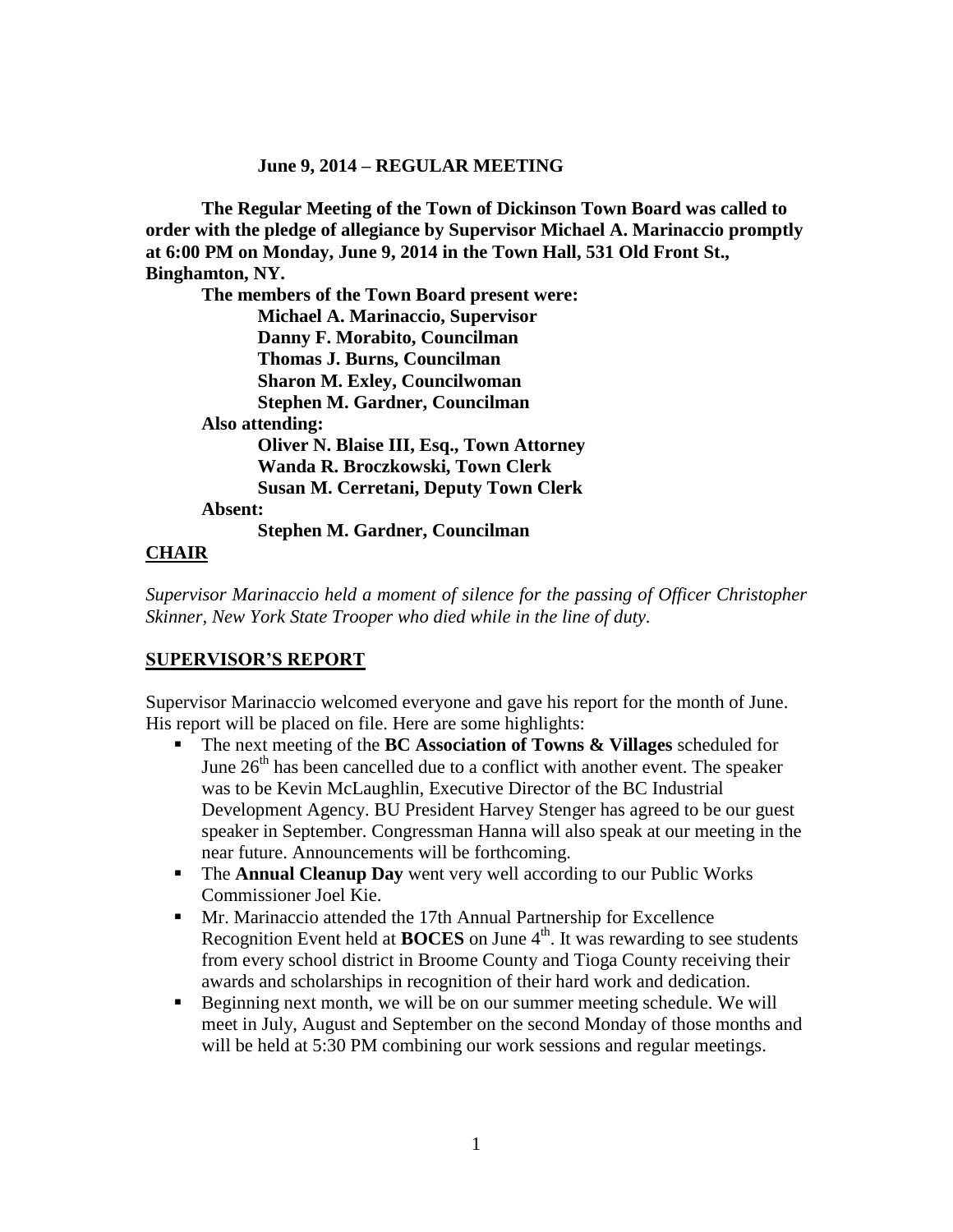- Mr. Marinaccio received a message from the **Binghamton Water Works Dept**. requesting that we have a meeting with them to discuss increasing our water consumption with them. A meeting will be scheduled with them in the near future. Joel Kie, Dan Miller and Ron Lake will be invited to attend
- There will be a training/presentation on **Complete Streets**, designing streets for all users, presented by Mark Fenton on June  $25<sup>th</sup>$ , sponsored by **BMTS**.
- In regard to partnering with the county and joining other municipalities in shared services for the **NY State** requirements in meeting their goals, which we are not set yet. Some questions are being asked if we do not meet the criteria will they not get credit. Probably not! The county stated due to the lack of information and guidelines from the state, they cannot answer that question.
- **BC Planning & Development Department** will be conducting a meeting on the comprehensive plan on June 18, 1:30 PM at the County building.
- **Mr.** Marinaccio received a request to allow a proclamation to be created on behalf of the Town of Dickinson to Mrs. Emilia Fudala. A honorary lunch on Sunday, June 22 at 2PM will be held at the Polish Community Center on Prospect St. She was recently honored in Cassino, Italy for her participation in the Battle of Monte Cassino. Serving the Polish Community Center over decades, being on the boards of the Kopernik Society and their Observatory. She has been a 27 year volunteer at the Roberson Museum. Mrs. Fudala is in her 90's and still continues to be a leader in our community. **Mrs. Emilia Fudala Day** will be honored here in the Town of Dickinson with Supervisor Marinaccio and Councilwoman Exley attending the luncheon.
- There will be a special joint meeting of the **Planning and Policy Committees**, Thursday, June  $26^{th}$ , 2014 8:30 AM – 10:00 AM,  $18^{th}$  floor, New York State Office Building. The topic will be **Complete Streets**.
- Public Works Commissioner Kie stated the sale for the **Microtel** project is set to close on the property on June  $13<sup>th</sup>$ . Work schedule will be forth coming once the property is officially transferred.
- Mr. Marinaccio sent a letter to the **NY State DOT**, and directed it to **Jack Williams, Regional Director** for the **NY State Department of Transportation** regarding the installation of noise barriers request on Rt. 17 along the Sowden St. area. Jack has been very helpful in this endeavor and will do what he can to move this request forward in this area during the I-86 construction project.
- **NYSEG** warning letters-One received for 354 Prospect Street received a warning to discontinue utility service due to unpaid bill of \$1,369.06.
- Code violations 11 Code violations of various degrees; three  $(3)$  of them on Pulaski St.
- Dog Control Officer's report Supervisor Marinaccio received the monthly report for both the Village and our Town. 2 pit bulls have been running lose over the past few weeks. Owner identified an cited. Strays. No dog licenses. Neglect complaint. Serious dig bite. Dog put down after it attacked someone.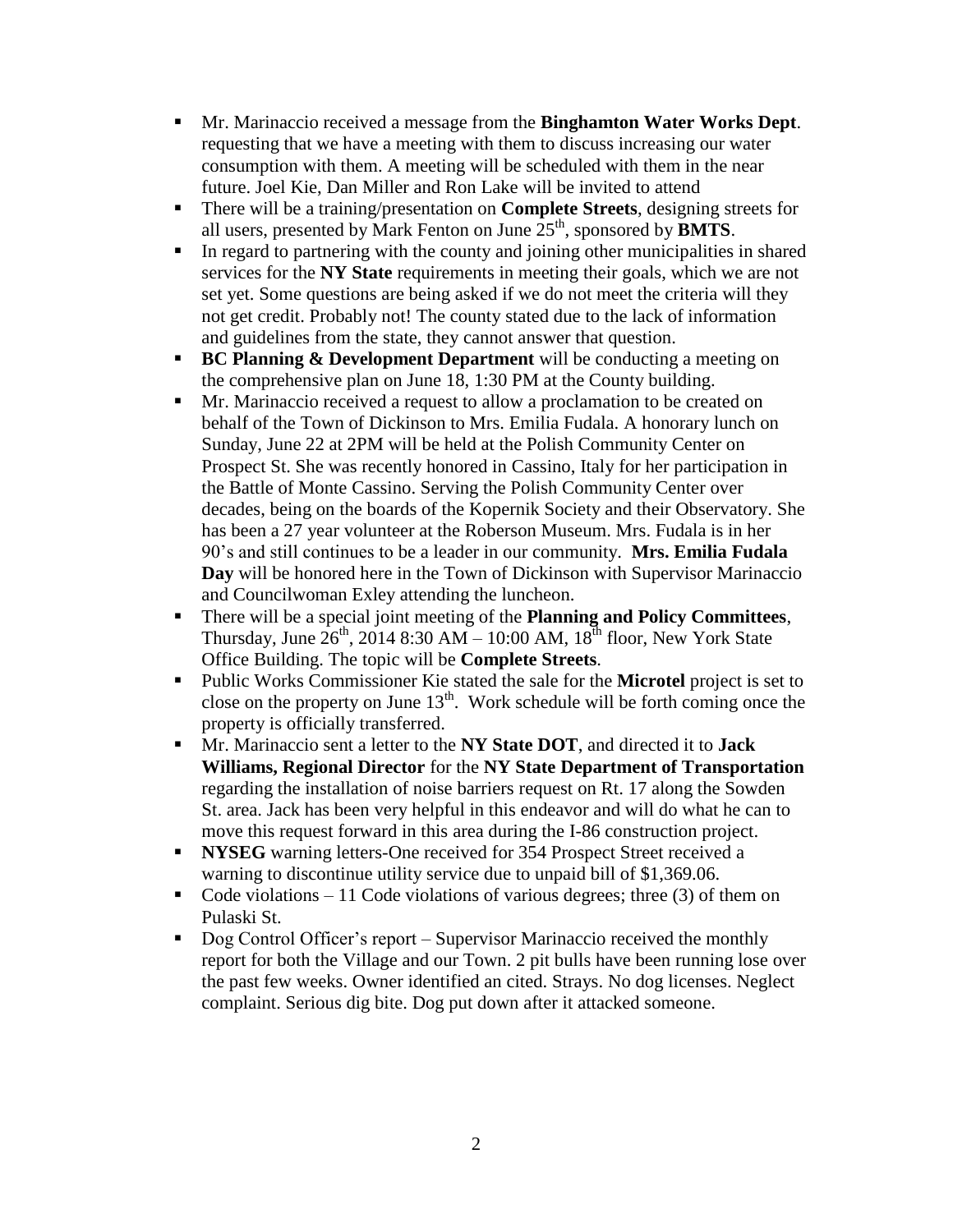## **PUBLIC COMMENTS**

Supervisor Marinaccio opened up the meeting for public comments. Mr. Love questioned are the closures during the I-86 project to be closed for ever. They eventually will reopen once the work is done. It's agreed it will be a nightmare but the state has made provisions to work around it.

## **APPROVAL OF MINUTES**

On a motion by Councilwoman Exley seconded by Councilman Burns to approve the Work Session May 5, and Regular Meeting Minutes of May 12, 2014. All in favor. Vote -4 Ayes, Nays-0.

### **ABSTRACTS for Voucher #6 for 6/9/2014**

Abstract Summary of Audited Vouchers for Funds respectively in the amount of \$273,568.08. On Motion from Councilman Morabito, seconded by Councilwoman Exley to approve. Vote  $Ayes - 4$ , Nays  $- 0$ .

Supervisor Marinaccio voting Aye Councilman Morabito voting Aye Councilman Burns voting Aye Councilwoman Exley voting Aye Councilman Gardner voting absent Unanimously passed and noted as duly adopted.

### **ATTORNEY**

### **RESOLUTION 2014-34**

The following Resolution was offered by Councilman Burns, who moved its adoption, seconded by Councilman Morabito.

BE IT RESOLVED, by the Town Board of the Town of Dickinson, Broome County, New York as follows: **Board approving water utility truck purchase bid award purchase goes to All American Ford in the amount of \$37,200.00.**

The question of adoption of the foregoing Resolution was duly put to a vote on roll call which resulted as follows: All in favor. Vote  $Ayes - 4$ , Nays  $- 0$ .

Supervisor Marinaccio voting Aye Councilman Morabito voting Aye Councilman Burns voting Aye Councilwoman Exley voting Aye Councilman Gardner voting Absent

All in favor.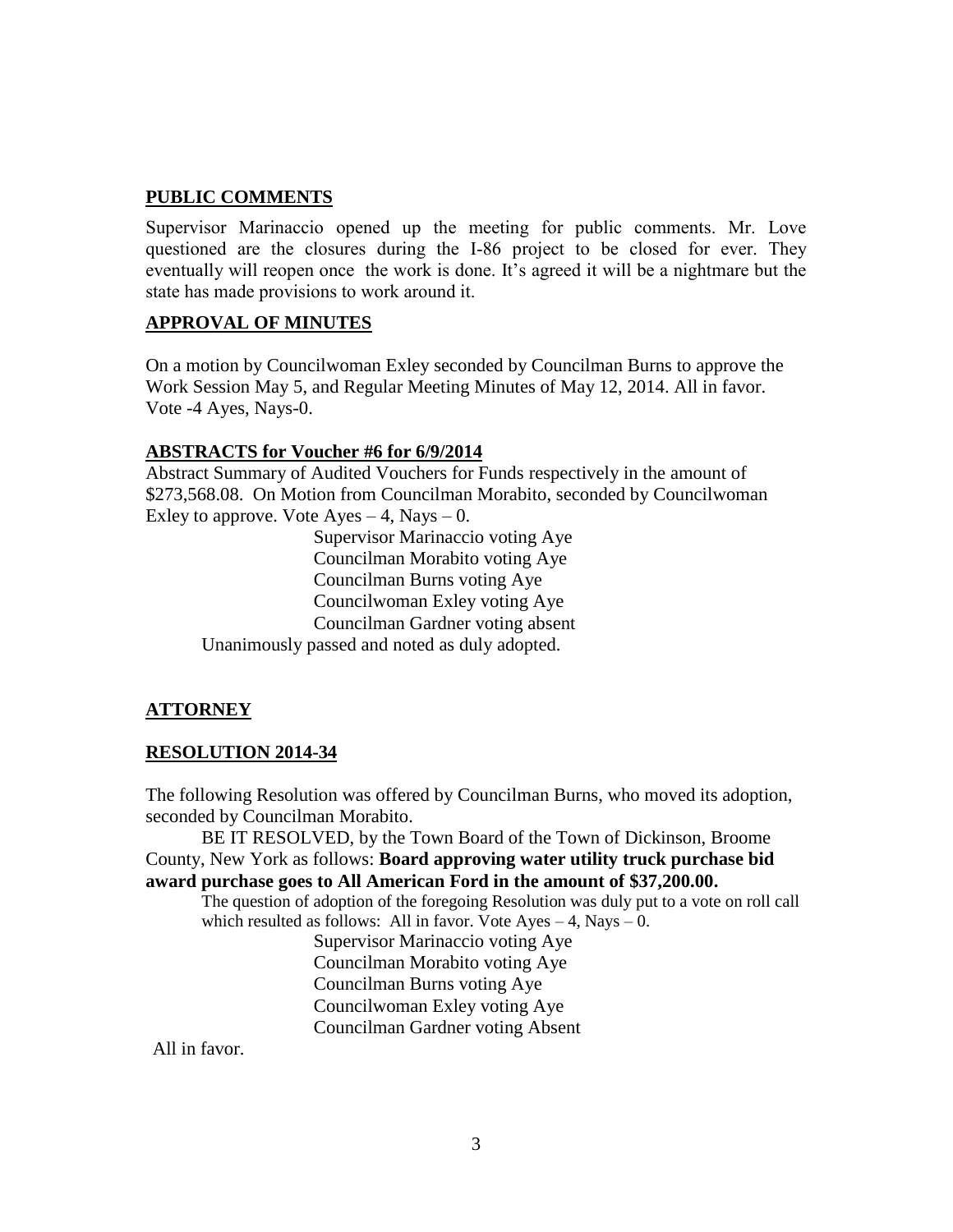#### **RESOLUTION 2014-35**

The following Resolution was offered by Councilman Morabito, who moved its adoption, seconded by Councilwoman Exley.

BE IT RESOLVED, by the Town Board of the Town of Dickinson, Broome County, New York as follows: **board approving Glenwood Road materials bid award to HD Waterworks Supply in the amount of \$85,911.60.**

The question of adoption of the foregoing Resolution was duly put to a vote on roll call which resulted as follows: All in favor. Vote Ayes  $-4$ , Nays  $-0$ . Supervisor Marinaccio voting Aye Councilman Morabito voting Aye Councilman Burns voting Aye Councilwoman Exley voting Aye Councilman Gardner voting Absent

All in favor.

### **RESOLUTION 2014-36**

The following Resolution was offered by Councilman Burns, who moved its adoption, seconded by Councilwoman Exley.

BE IT RESOLVED, by the Town Board of the Town of Dickinson, Broome County, New York as follows: **Elimination of Village of Port Dickinson registrar identification number.**

The question of adoption of the foregoing Resolution was duly put to a vote on roll call which resulted as follows: All in favor. Vote  $Ayes - 4$ , Nays  $- 0$ .

> Supervisor Marinaccio voting Aye Councilman Morabito voting Aye Councilman Burns voting Aye Councilwoman Exley voting Aye Councilman Gardner voting Absent

All in favor. Resolution attached.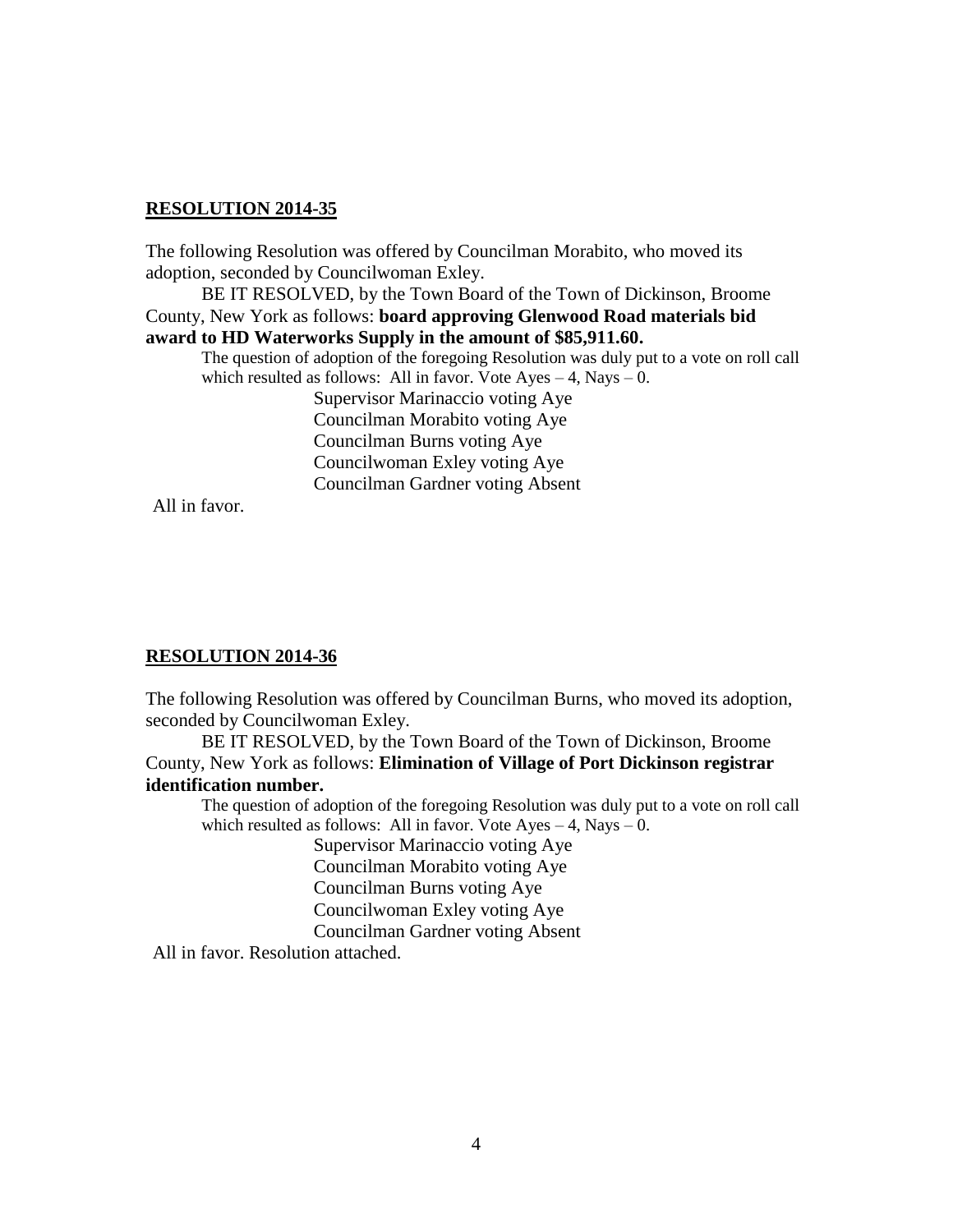# **HOLD ON PROPOSED RESOLUTION APPROVING INTERMUNICIPAL AGREEMENT FOR TOWN PARTICIPATION IN BROOME-TIOGA MS4 COALITION**

Regarding the Town Board approving a resolution to participate in the Broome-Tioga Storm Water Coalition for Federal Phase II MS4 Storm water implementation in Broome and Tioga Counties, the Town's participation was on hold until the Coalition provides additional information about how the money allocated by the Town will be spent. Mr. Lake (Town Engineer) is to look into this and report back to the Board.

## **BURKE AGREEMENT OF PROPERTY FOR EXTENSION OF PHELPS STREET**

Attorney Blaise read a draft letter to be sent by the Assessor, Jack Cahill, to Ms. Burke's attorney regarding the agreement of her donating a portion of her parcel at 150 Highland Avenue, Tax Map No. 129.69-1-1, for the proposed extension of **Phelps Street** to connect in with Rogers Mountain Way. Attorney Blaise only made a slight revision, nothing substantive and it was approved by the board to be sent, stating that Mrs. Burke's donation of property will not increase her assessment while the property is undeveloped. As agreed at a previous Board meeting, the Town will not take the property by easement; we will actually take ownership of the property so it will reduce the area that she owns. If she put a development in play in the future, the assessment would increase. A copy of the letter is on file with the Town Clerk's office.

## **RESOLUTION 2014-37**

The following Resolution was offered by Councilwoman Exley, who moved its adoption, seconded by Councilman Burns.

BE IT RESOLVED, by the Town Board of the Town of Dickinson, Broome County, New York as follows: **Proclamation to declare June 22, 2014 as Mrs. Emilia Fudala Day and be honored here in the Town of Dickinson.**

The question of adoption of the foregoing Resolution was duly put to a vote on roll call which resulted as follows: All in favor. Vote  $Ayes - 4$ , Nays  $- 0$ .

Supervisor Marinaccio voting Aye Councilman Morabito voting Aye Councilman Burns voting Aye Councilwoman Exley voting Aye Councilman Gardner voting absent

All in favor.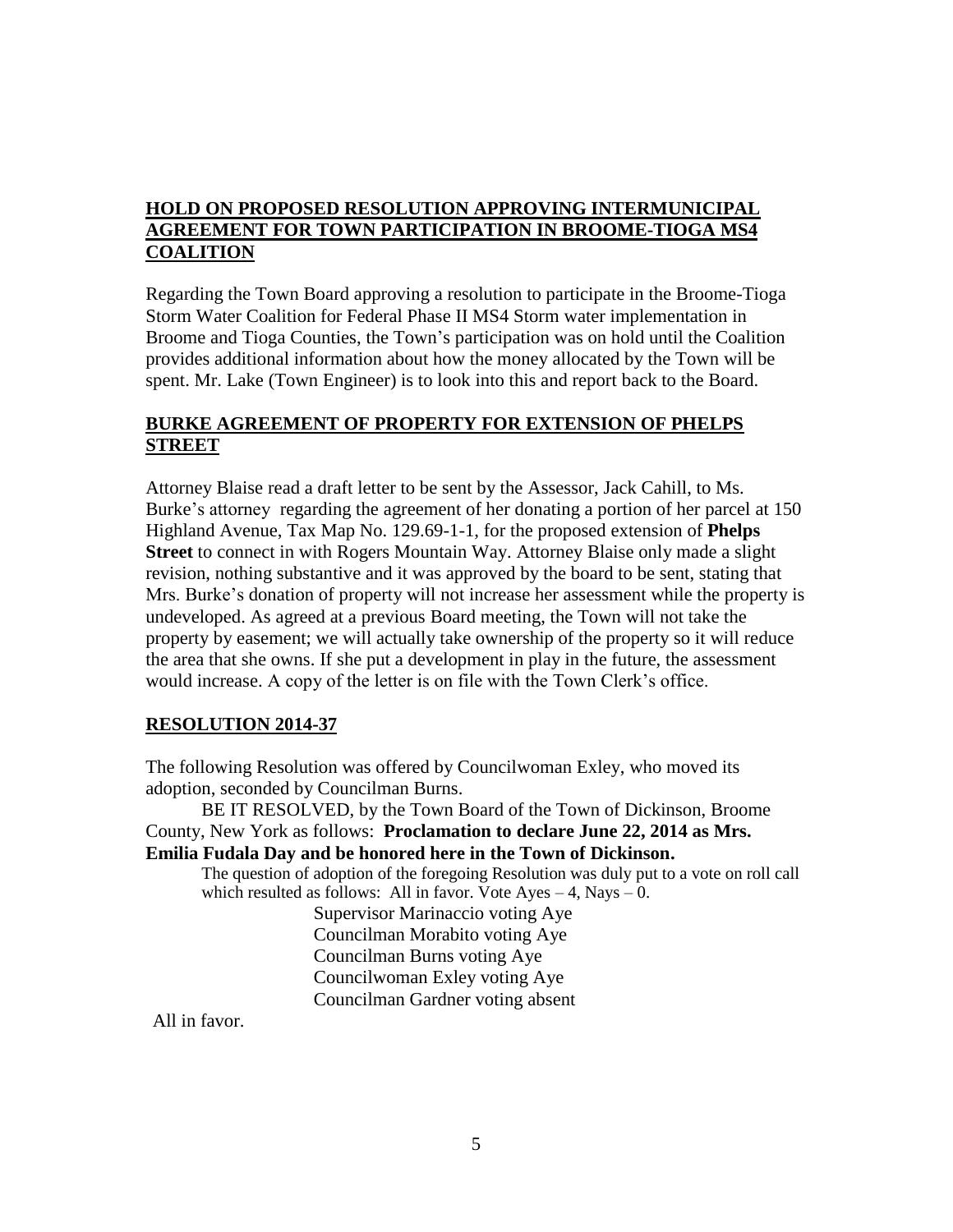## **213 BEVIER STREET SALE OF PROPERTY**

Attorney Blaise requested an update by Councilman Burns, who contacted **Robert Terpack** about his interest in purchasing 213 Bevier Street and his offer note submitted in February 2014. Mr. Ronald Brown's son vowed to relay a message to his father, who never contacted Mr. Burns. Mr. Terpack would need to pay all fees and closing costs. It was decided by the board to accept **Mr. Terpack's \$2,000 offer** and he needs to understand all fees and closing costs are his responsibility. A resolution will be drawn up to declare the parcel as surplus property with a public hearing at the July meeting. Mr. Burns will contact Mr. Terpack and invite him to the meeting.

# **RESOLUTION 2014-38**

The following Resolution was offered by Councilman Burns, who moved its adoption, seconded by Councilman Morabito.

BE IT RESOLVED, by the Town Board of the Town of Dickinson, Broome County, New York as follows**: Declaring the property of 213 Bevier Street as surplus scheduling a public hearing on Monday, July 14, 2014 at 5:30PM to declare the sale.**

The question of adoption of the foregoing Resolution was duly put to a vote on roll call which resulted as follows: All in favor. Vote  $Ayes - 4$ , Nays  $- 0$ .

> Supervisor Marinaccio voting Aye Councilman Morabito voting Aye Councilman Burns voting Aye Councilwoman Exley voting Aye Councilman Gardner voting Absent

All in favor.

# **CHAIR**

# **RIDE SHARE PROGRAM**

Supervisor Marinaccio pass along transportation information about the benefits and safety of the Broome and Tioga County local **Ride Share Program** introduced in our community.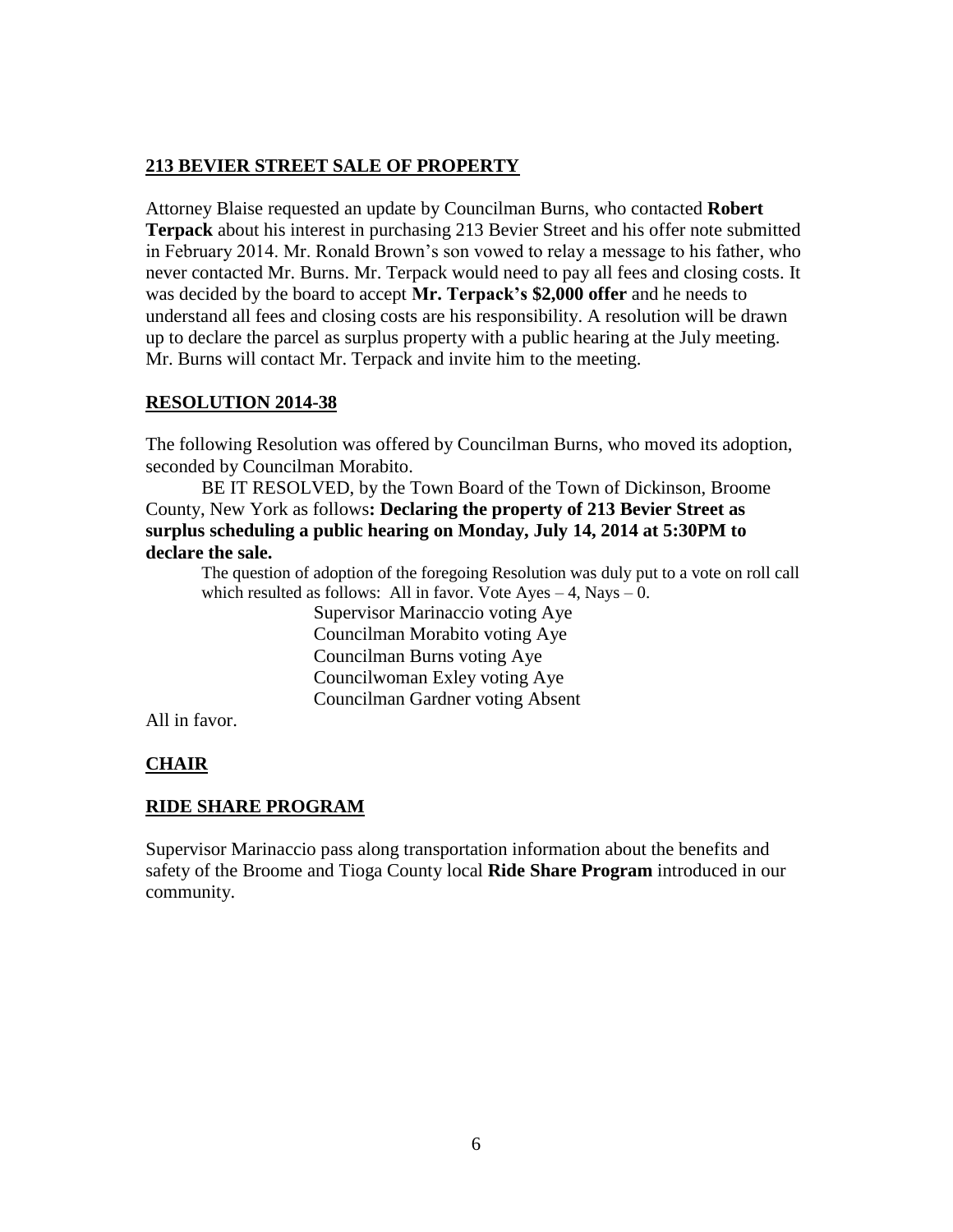## **MS4**

Ron Lake, MS4 engineering services proposal June 1<sup>st</sup>. Mr. Lake will submit it to the Town Clerk.

On a motion by Councilman Morabito seconded by Councilwoman Exley to approve the contract that covers his services from June 1st  $2014$  to May  $31<sup>st</sup>$ ,  $2015$  in the amount of \$9,000.00. All in favor. Vote -4 Ayes, Nays-0

> Supervisor Marinaccio voting Aye Councilman Morabito voting Aye Councilman Burns voting Aye Councilwoman Exley voting Aye Councilman Gardner voting Absent

All in favor.

## **DOT RE-STRIPING OLD FRONT STREET AND FRONT STREET**

Supervisor Marinaccio received a print from the DOT of the restriping project of Old Front Street and up to the Highway. It includes introducing lanes at the off ramps for a right hand turn and left turn. This is part of the I-86 Project.

## **MONTHLY FINANCIAL REPORTS**

Councilman Morabito made a motion to accept the 2014 Monthly Financial Report(s) for the months of January, February, March and April. On motion of Councilman Morabito and seconded by Councilwoman Exley. All in favor.

## **PUBLIC WORKS – WATER & HIGHWAY DEPARTMENT**

- 1. Public Works Commissioner Kie and Mr. Miller of the Water Department reported the Glenwood Road Water project will commence on Thursday, June 12 and should be completed in 6 weeks and will include a lane closure.
- **2.** Mayor Burke of the **Village of Port Dickinson** is happy with the shared brush pick-up arrangement.
- 3. Mr. Kie stated the light pole at Exit 5 off ramp got smacked at the corner for the 3<sup>rd</sup> time and it will not be replaced.
- 4. An email from the Town of Thompson was received. The **EPA** is to redo the 'Clean Water Act' and up their recommendation a resolution would be in order as the state is not in favor of it. It could allow the **EPA** to take control of miniscule water sources like streams up in remote areas.
- 5. **Rogers Mt. and Phelps Street**. Mr. Kie suggests starting the project now under the 2014 budget with preliminary work to reduce or strain the project in 2015.
- 6. We will consider the old Water Utility truck as surplus along with the leaf truck and an old mower so they might be sold at auction.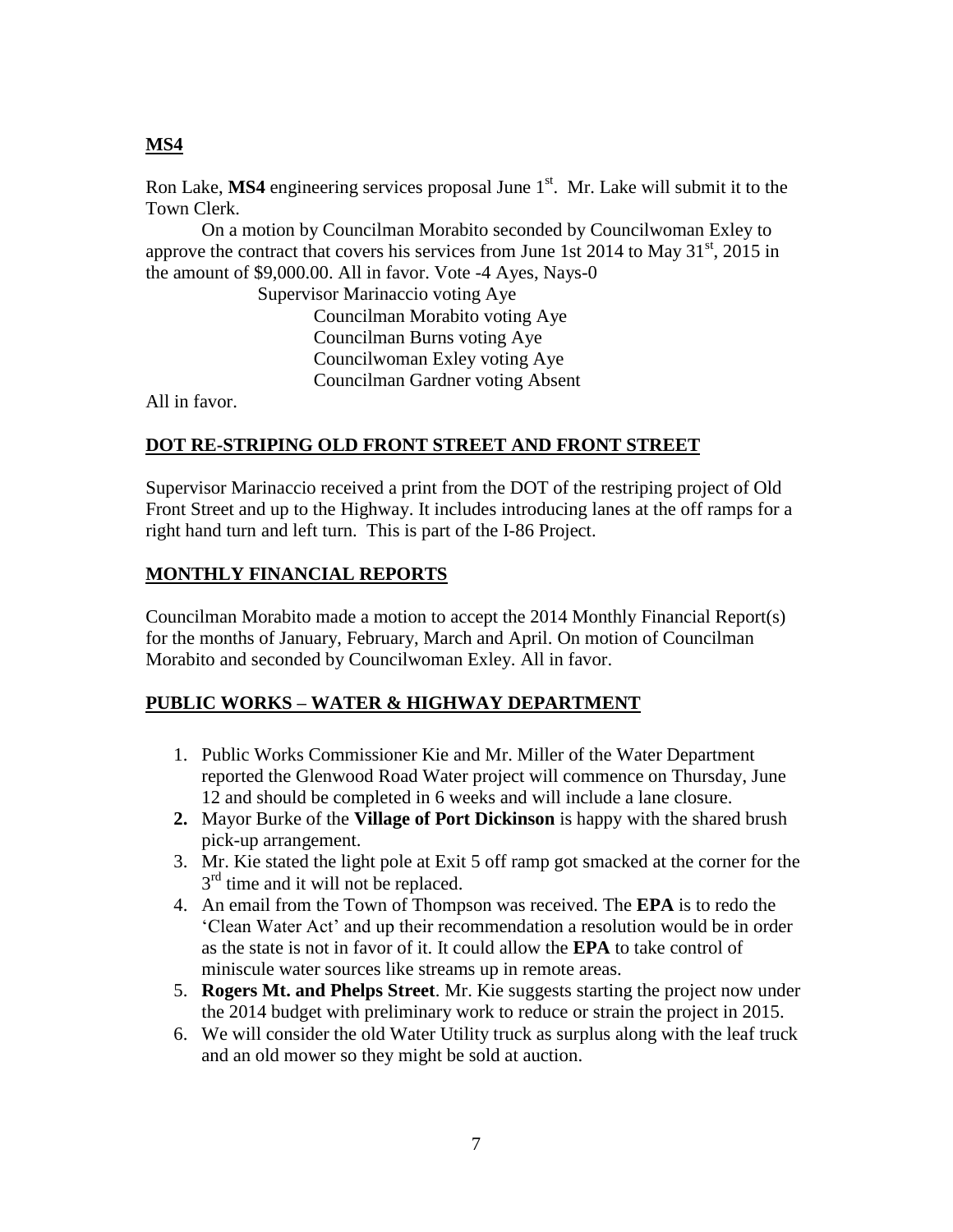# **PUBLIC WORKS – WATER & HIGHWAY DEPARTMENT**

- 7. Mr. Kie extended a 'Thank You' to Danny Miller for cleaning out the catch basins.
- 8. **Northwestern Mutual** previous building owner is hiring a guy to mow the grass. Mr. Wasser, Chair of the Planning Board requested we take photos of the current structure and then after the **Microtel** is completed for historical purposes. All houses are vacant and preparing for demolition. Public Works Commissioner Kie will notify the **PTFC** they are now vacant. Also the **PTFC** is going to use part of this site as a fire training area.
- 9. Mr. Miller of the Water Department stated the quality water reports are now on the web-site.
- 10. Mr. Kie conveyed resident complaints of late night activities at the **Sunrise Terrace Park** basketball court as late as 1:30AM. The basketball court is considered private property. It was recommended a sign be posted at the park entrance that it is closed after 10:00PM or 1 hour after dusk.

# **CHAIR**

## **RESOLUTION 2014-39**

The following Resolution was offered by Councilman Morabito, who moved its adoption, seconded by Councilman Burns.

BE IT RESOLVED, by the Town Board of the Town of Dickinson, Broome County, New York as follows**: Declaring the three (3) pieces of highway equipment as surplus, namely the old water utility truck, the leaf truck and a mower for sale at an online auction.** 

The question of adoption of the foregoing Resolution was duly put to a vote on roll call which resulted as follows: All in favor. Vote  $Ayes - 4$ , Nays  $- 0$ .

> Supervisor Marinaccio voting Aye Councilman Morabito voting Aye Councilman Burns voting Aye Councilwoman Exley voting Aye Councilman Gardner voting Absent

All in favor.